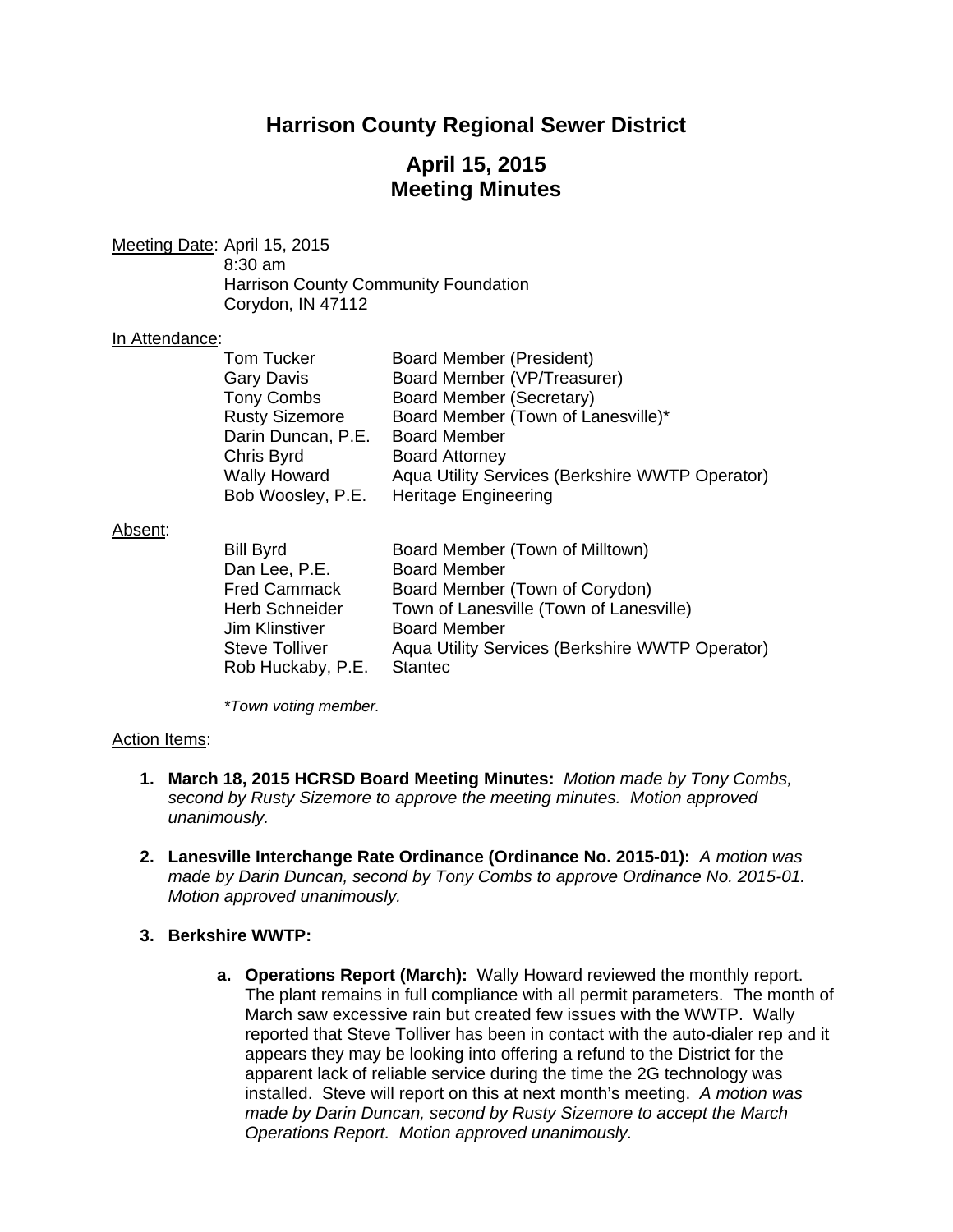HCRSD Mtg Minutes April 15, 2015 Page 2 of 4

> **b. Portable Hoist:** Bob Woosley presented hoist options. Quotes were secured from US Fabrication and Thern Inc.. Thern's hoist appears to be more user friendly. One hoist and six bases are needed. The bases will be installed at the WWTP (2) and each of the four lift stations. Approximate cost is \$3,500. *A motion was made by Rusty Sizemore, second by Tony Combs to proceed with ordering the portable hoist from Thern along with six bases. Motion approved unanimously.*

## **4. Lanesville I-64 Interchange Sewer Project**

## **a. District's Part of Project:**

**i. Construction:** Bore and Jack work is complete. All sewer line installation is complete. Work is now being completed on setting the pumps, control panel, and electric work at lift station. Remaining items to be completed are site restoration and testing. Heavy rain and flooding events over the past 30 days have resulted in delays in completion of the project. The Contract expects to be finished prior to the end of May.

## **b. Town's Portion:**

- **i.** Construction: Rusty reported that recent flooding events and heavy rain have caused significant delays. They are working along the creek and the area has experience flash flooding in recent weeks. If weather creates no further delays they anticipate being completed in 8 weeks.
- **c. Budget:** Bob Woosley provided an overall report on the District's portion of the project. The project is winding down and all costs are being finalized. As a result of unforeseen items there will a shortage of funds at the end of the project. The items resulting in the need for additional funding include: extension of the sewer line approximately 200 ft to satisfy INDOT's requirements for crossing I-64 (they had approved the crossing location shown on the plans but changed their mind when it came time to give official approval on site prior to the start of construction of the crossing), additional erosion control measures to satisfy IDEM (IDEM's inspector has made numerous inspections requiring numerous revisions to the site), removal of a previously installed creek crossing for future service (due to IDEM inspection), and installation of a section of line along Corydon Ridge Road via the use of directional drilling in lieu of open cutting. Total shortage of funds to complete construction is approximately \$16,370. Additionally it was discussed that the District will need funds to operate the Pump Station while awaiting customers. It is likely the first customer will not connect to the system for  $1 - 2$  years. It is estimated the minimum annual cost for maintenance of the system is \$4,200 per year. After discussion it was agreed the District should approach the County and request additional funds to close out the construction of the project and funds to allow for up to two years of operating the pump station. Total request would be \$25,000 (\$16,370 + \$4,200 + \$4,200). *A motion was made by Darin Duncan, second by Rusty Sizemore to allow Tom Tucker to approach the County for an additional funding request in the amount of \$25,000. Motion approved unanimously.*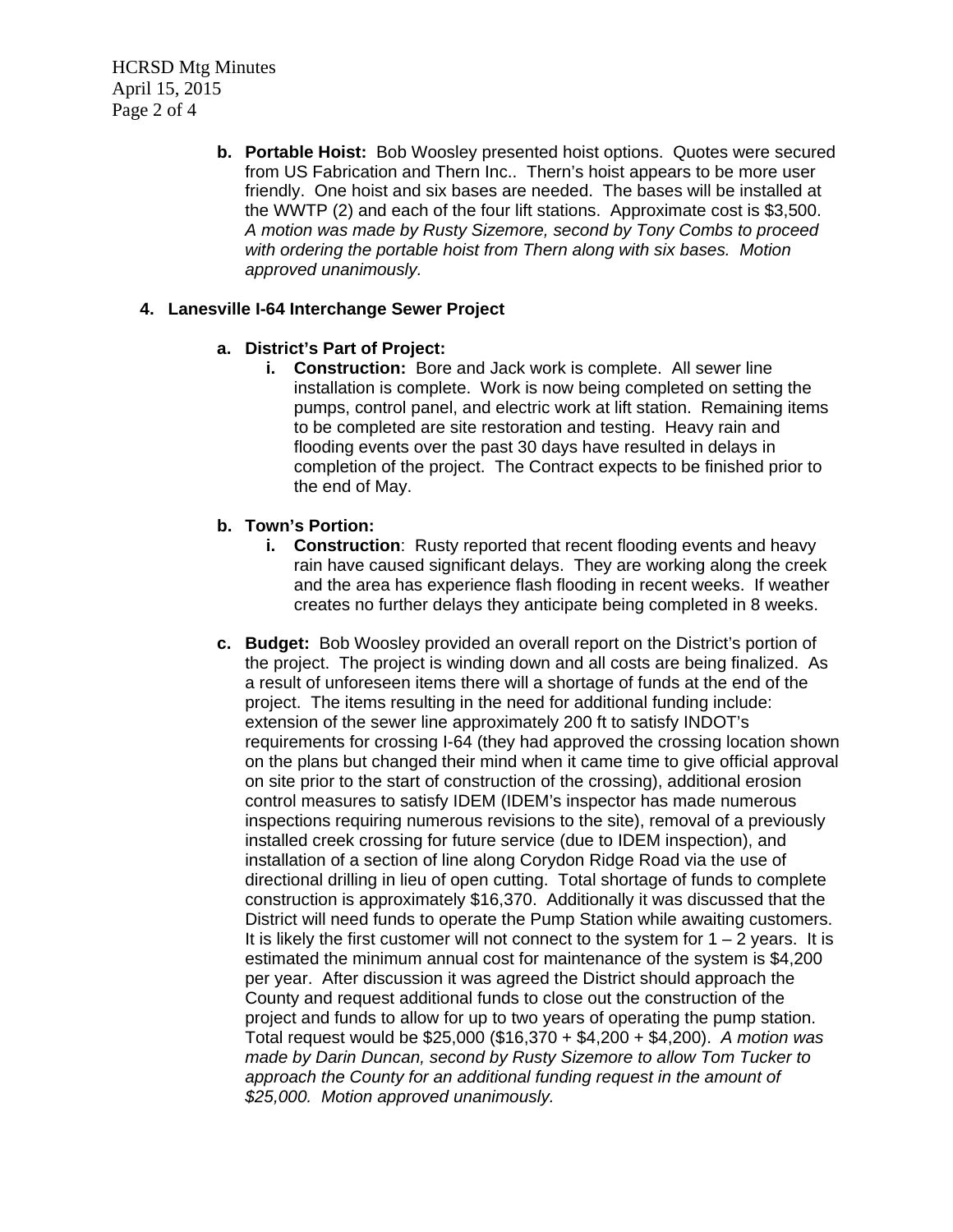HCRSD Mtg Minutes April 15, 2015 Page 3 of 4

## **5. Treasurers Report:**

- a. *Motion made by Rusty Sizemore, second by Tony Combs to approve the March Treasurer's Report. Motion approved unanimously.*
- b. *Motion made by Gary Davis, second by Darin Duncan to pay the following claims. Motion approved unanimously.*

### *District Checking Account:*

| i. Harrison REMC-WWTP electric service                                | \$1,400.58 |  |  |
|-----------------------------------------------------------------------|------------|--|--|
| ii. Duke Energy - lift station electric service                       | \$43.69    |  |  |
| iii. Aqua Utility Services - Feb billing/dialers/materials/sludge     | \$2,403.30 |  |  |
| iv. Aqua Utility Services - April WWTP operations                     | \$2,465.83 |  |  |
| v. Town of Corydon - March sewer bills                                | \$2,804.02 |  |  |
| vi. Heritage Eng. - Inv. No. 07030-65 - Support Services              | \$30.00    |  |  |
| vii. Town of Corydon - Hospital Flow Meter Calibration                | \$470.00   |  |  |
| c. Motion made by Gary Davis, second by Rusty Sizemore to approve the |            |  |  |
| following invoices. Motion approved unanimously.                      |            |  |  |

| i. Heritage Engineering - Invoice No. 15008-03  | \$1,417.50 |
|-------------------------------------------------|------------|
| Paid via County account 30302.                  |            |
| ii. Heritage Engineering - Invoice No. 12053-23 | \$1,730.46 |
| Paid via County account 30311.                  |            |

### **6. Other Items:**

**a. North Harrison School Campus:** Discussion was held regarding interest from the school in possible connection to the District's New Salisbury system. The Board instructed Bob Woosley to follow up with the school and provide them with preliminary cost information. Bob will contact Gary Byrne to discuss the costs. It was agreed that a formal request from the school corporation will need to be made to the District before the District proceeds any further.

### Next Meeting:

Regular Board Meeting: **Wed. May 20, 2015 at 8:30 am** @ Harrison County Community Foundation Building.

Minutes prepared by: Heritage Engineering

# **End of Minutes**

Approved By:

\_\_\_\_\_\_\_\_\_\_\_\_\_\_\_\_\_\_\_\_\_\_\_\_\_\_\_\_ \_\_\_\_\_\_\_\_\_\_\_\_\_\_\_\_\_\_\_\_\_\_\_\_\_\_ Tom Tucker, President **The Contract Contract Contract Contract Contract Contract Contract Contract Contract Contract Contract Contract Contract Contract Contract Contract Contract Contract Contract Contract Contract Contra** 

Tony Combs, Secretary **Dan Lee, P.E.** 

\_\_\_\_\_\_\_\_\_\_\_\_\_\_\_\_\_\_\_\_\_\_\_\_\_\_\_\_ \_\_\_\_\_\_\_\_\_\_\_\_\_\_\_\_\_\_\_\_\_\_\_\_\_\_